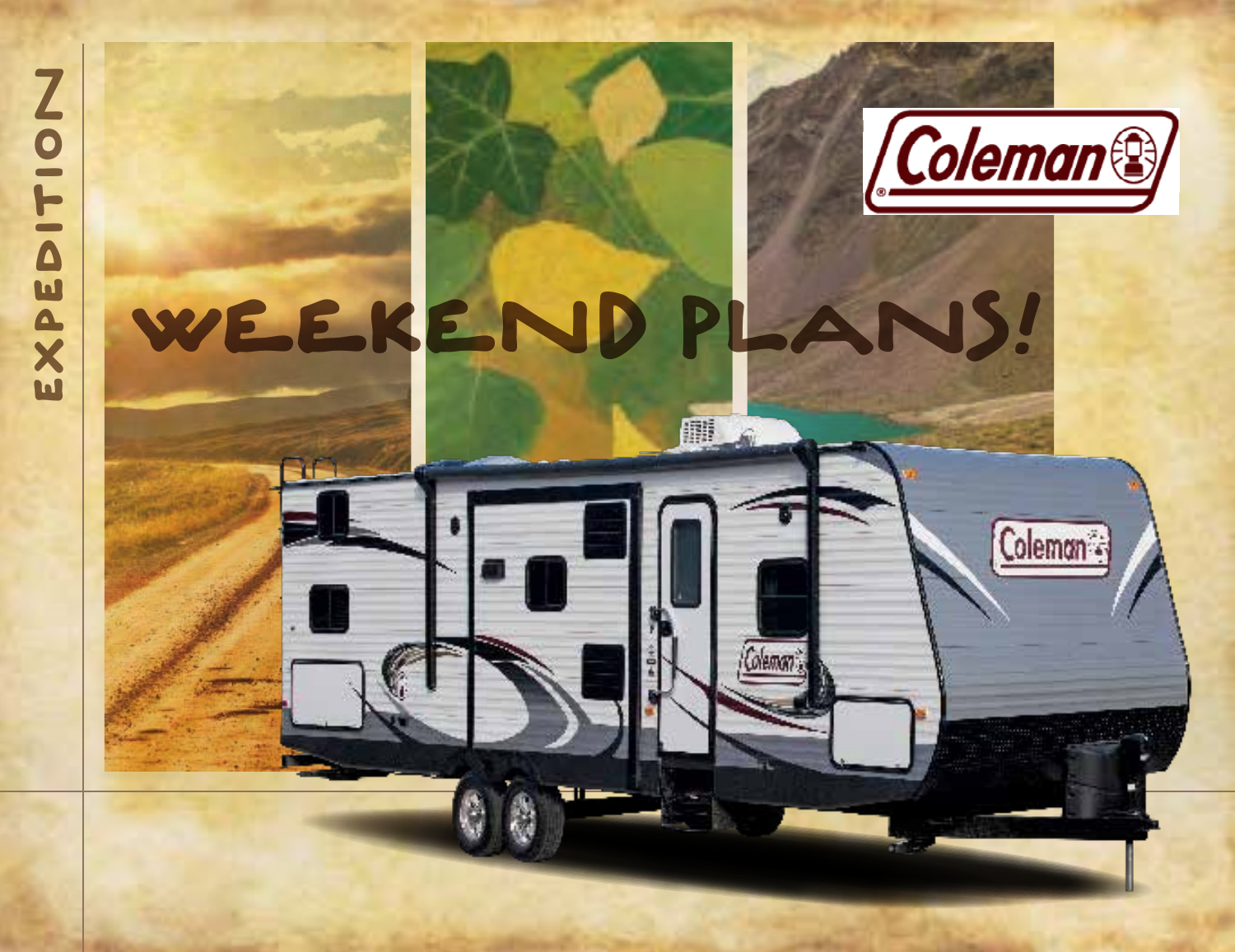

**DECOR** 

DECOR

## **Designed with your family in mind.**

And what a way to camp! Actually, Coleman is home. Everything about our living spaces is inviting and comfortable. Our kitchens are open, enjoyable places to congregate, and our seating accommodations are a source of serenity and relaxation. CANYON

 $312B+$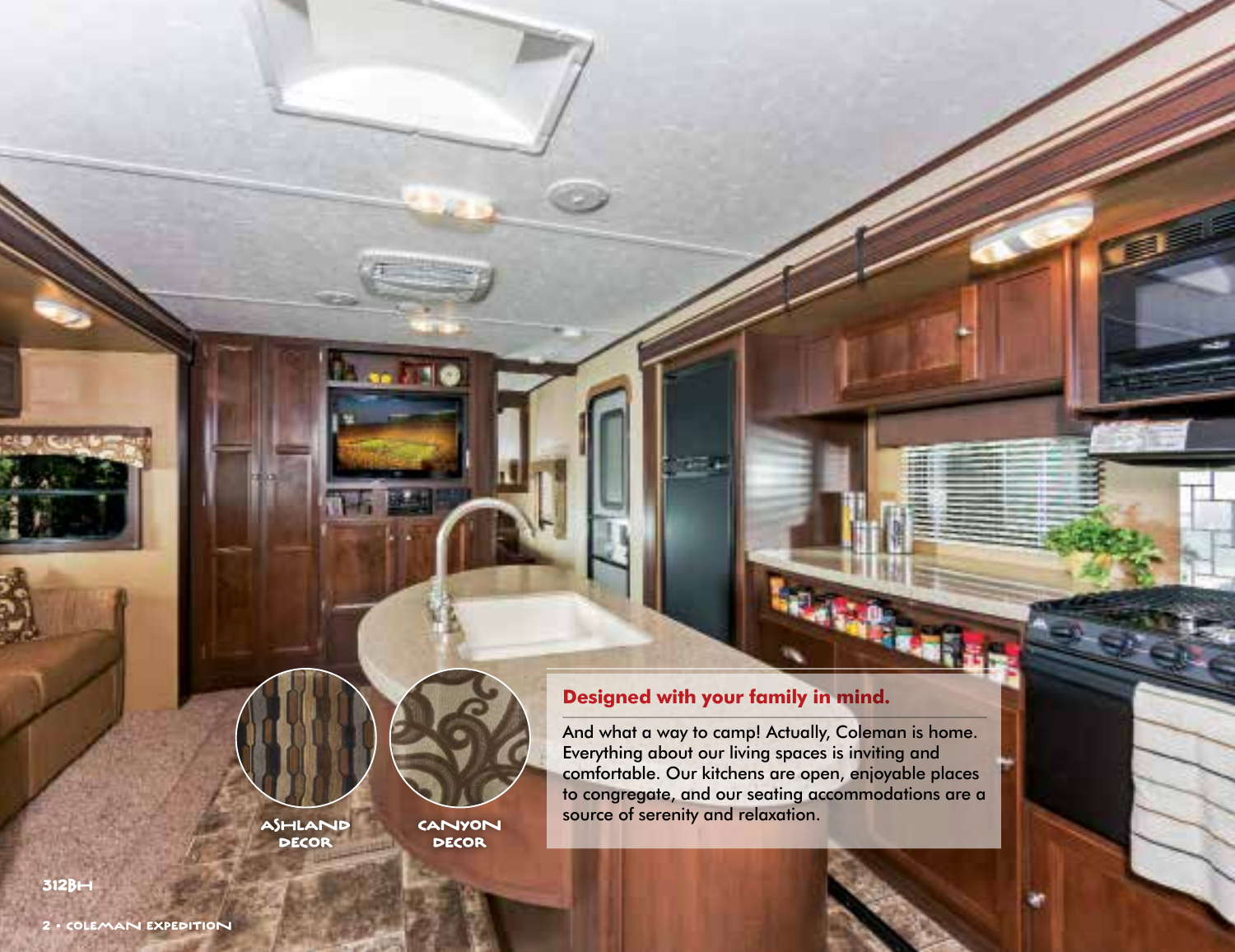**240R** 



OUTERBANKS DECOR



Coleman offers a floorplan to suit every family, large or small. Kitchens include a 6-cubic foot refrigerator, range with standard oven, microwave, and double bowl sink with high-rise faucet. Most models include a residential-styled convertible jackknife sofa. Most bedrooms include a residential upgraded mattress (N/A on LTs), laundry chute, two hanging closets, nightstands on both sides, and a deep overhead storage cabinet.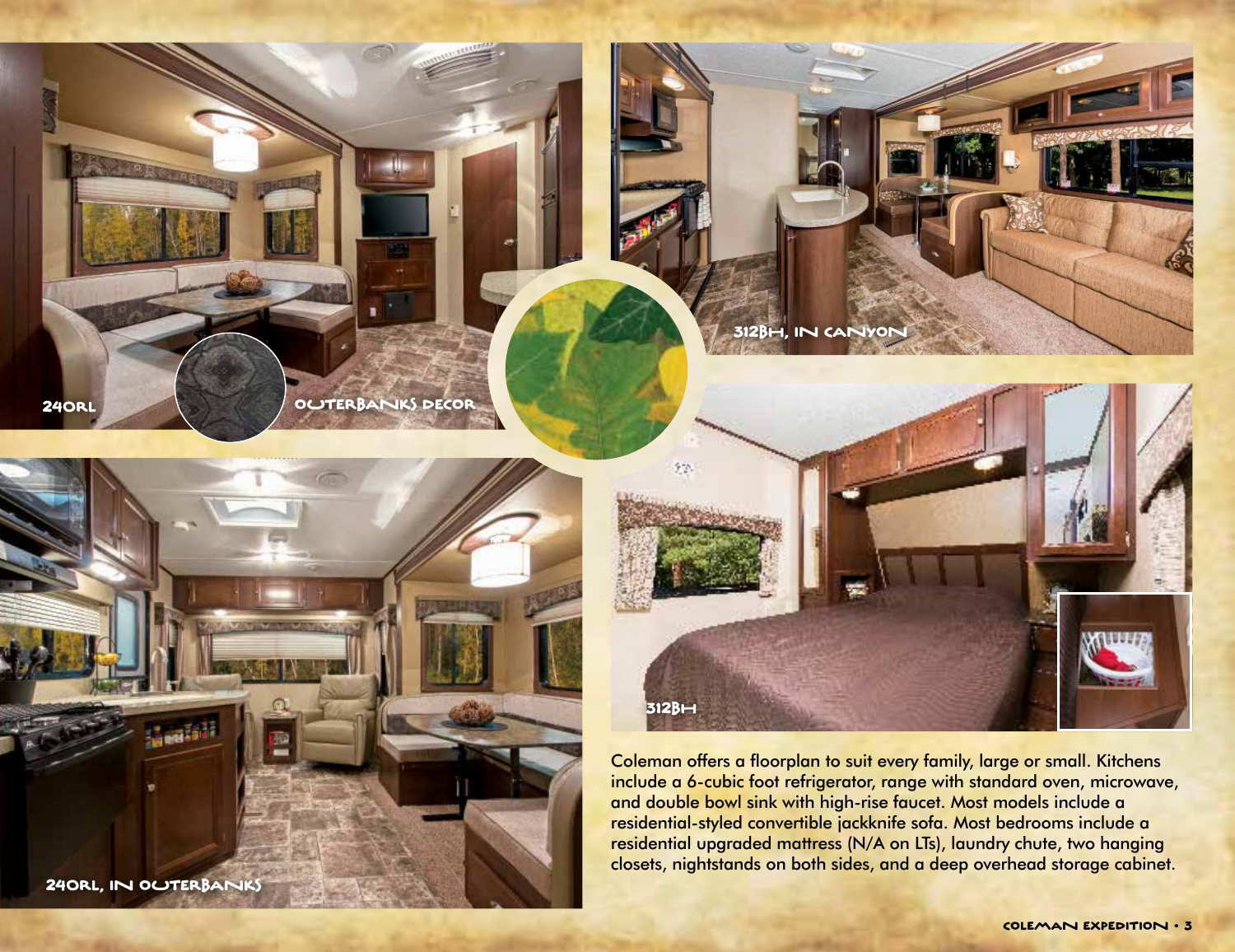







INETTI<br>Taeile

Tow Vehicle Disclaimer CAUTION: Owners of Dutchmen Manufacturing, Inc., recreational vehicles are solely responsible for the selection and proper use of tow vehicles. All customers should consult with a motor vehicle manufacturer or their dealer concerning the purchase and use of suitable tow vehicles for Dutchmen products. Dutchmen disclaims any liability or damages suffered as a result of the selection, operation, use or misuse of a tow vehicle. Dutchmen's limited warranty does not cover damage to the recreational vehicle or the tow vehicle as a result of the selection, operation, use or misuse of the tow vehicle.

WARD

œc

蔎  $\frac{1}{2}$  ь.

 $rac{\text{CUEEN}}{\text{BED}}$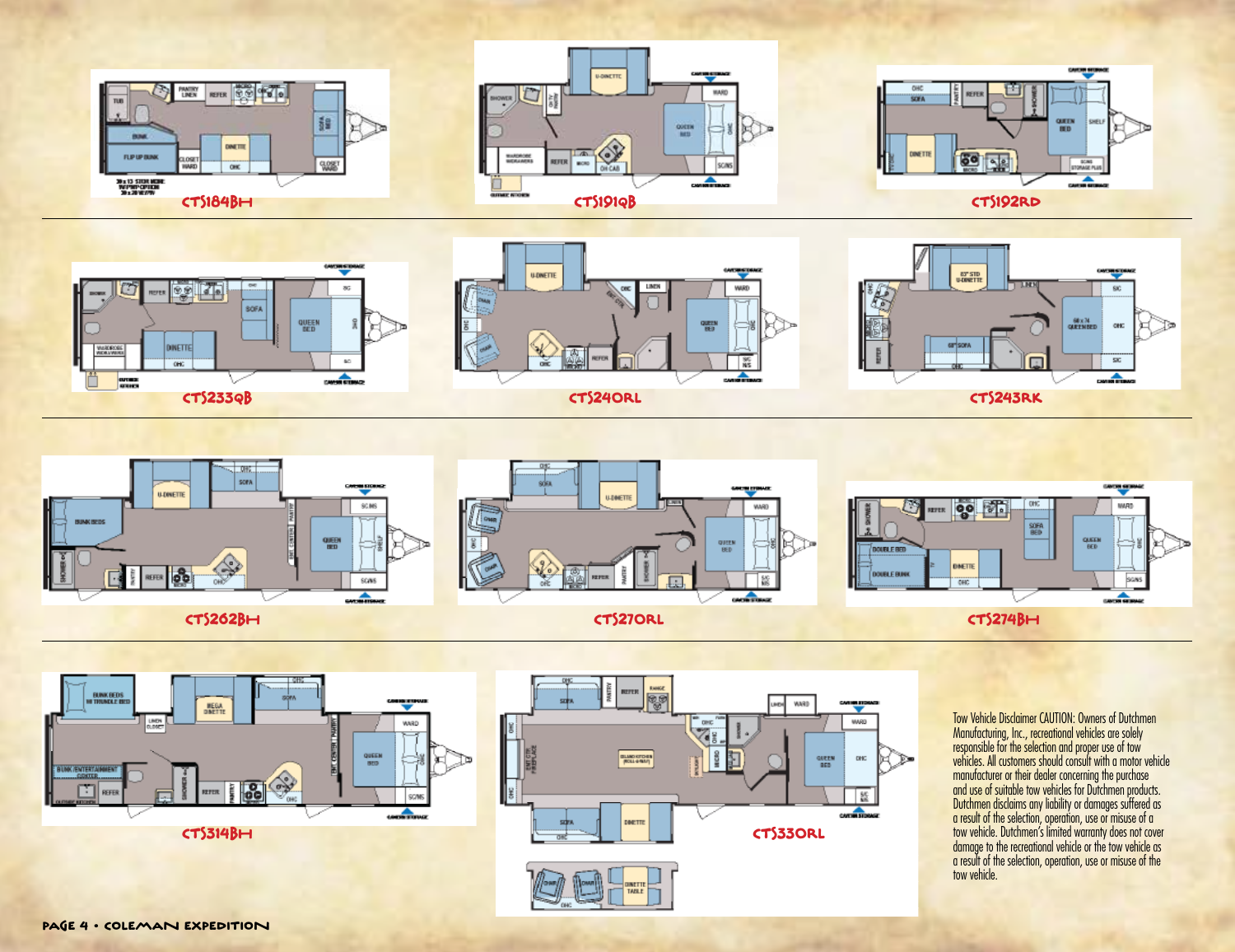

CTS231BH

CTS312BH

QUEEN

 $\frac{96}{165}$  $\overline{\mathbf{A}}$ 



**SDFA** 

**REPER** 

**BOOTH**<br>OMETTE

面固

両

 $OHC$ 



# SPECIFICATIONS

WERE<br>PANTRY

BUNK BEDS

**CURSE KIRHEN** 

|                             |         |        | CTS184BH CTS191QB CTS192RD CTS231BH CTS233QB CTS240RL CTS243RK CTS244BH CTS262RL CTS270RL CTS274BH CTS312BH CTS314BH CTS330RL |        |           |       |        |        |        |        |        |          |        |        |
|-----------------------------|---------|--------|-------------------------------------------------------------------------------------------------------------------------------|--------|-----------|-------|--------|--------|--------|--------|--------|----------|--------|--------|
| UNLOADED WEIGHT             | 4,402   | 5,601  | 4.154                                                                                                                         | 4.605  | 5.021     | 6.217 | 5.929  | 5.759  | 6,846  | 6.696  | 4,863  | 7.649    | 8,254  | 8,614  |
| <b>HITCH WEIGHT</b>         | 704     | 672    | 499                                                                                                                           | 599    | 603       | 684   | 711    | 749    | 890    | 603    | 632    | 994      | 991    | 948    |
| <b>CARGO CAPACITY</b>       | 3.198   | 1.999  | 3,446                                                                                                                         | 2.995  | 2.579     | 1,383 | 1.671  | 1,841  | 2.834  | 2.984  | 2.737  | 2,031    | 1.426  | 2,562  |
| <b>HEIGHT</b>               | 10' 10" | 11'2"  | 9'11'                                                                                                                         | 10' 8" | 10'5"     | 11'3" | 11'5"  | 11'4"  | 11'4"  | 11'1"  | 10' 4" | 11'4"    | 11'6'' | 11'6'' |
| <b>LENGTH</b>               | 24' 3"  | 25'8'' | $22'$ 11"                                                                                                                     | 25'7'' | $27'$ 11" | 29'8" | 27'3'' | 27'7'' | 31'9'' | 30'8'' | 28'7'' | $35'$ 6" | 35' 9" | 35'5'' |
| <b>FRESH WATER CAPACITY</b> | 60      | 60     | 52                                                                                                                            | 60     | 60        | 60    | 60     | 60     | 52     | 60     | 52     | 60       | 60     | 60     |
| <b>BLACK WATER CAPACITY</b> | 42      | 42     | 42                                                                                                                            | 42     | 42        | 42    | 42     | 42     | 42     | 42     | 42     | 42       | 42     | 42     |
| <b>GREY WATER CAPACITY</b>  | 42      | 42     | 42                                                                                                                            | 42     | 42        | 42    | 84     | 42     | 42     | 42     | 42     | 42       | 42     | 42     |

Disclaimer: Features, floorplans and specifications are subject to change without notice. Our weights represent how most units are built, inclusive of many commonly-ordered options.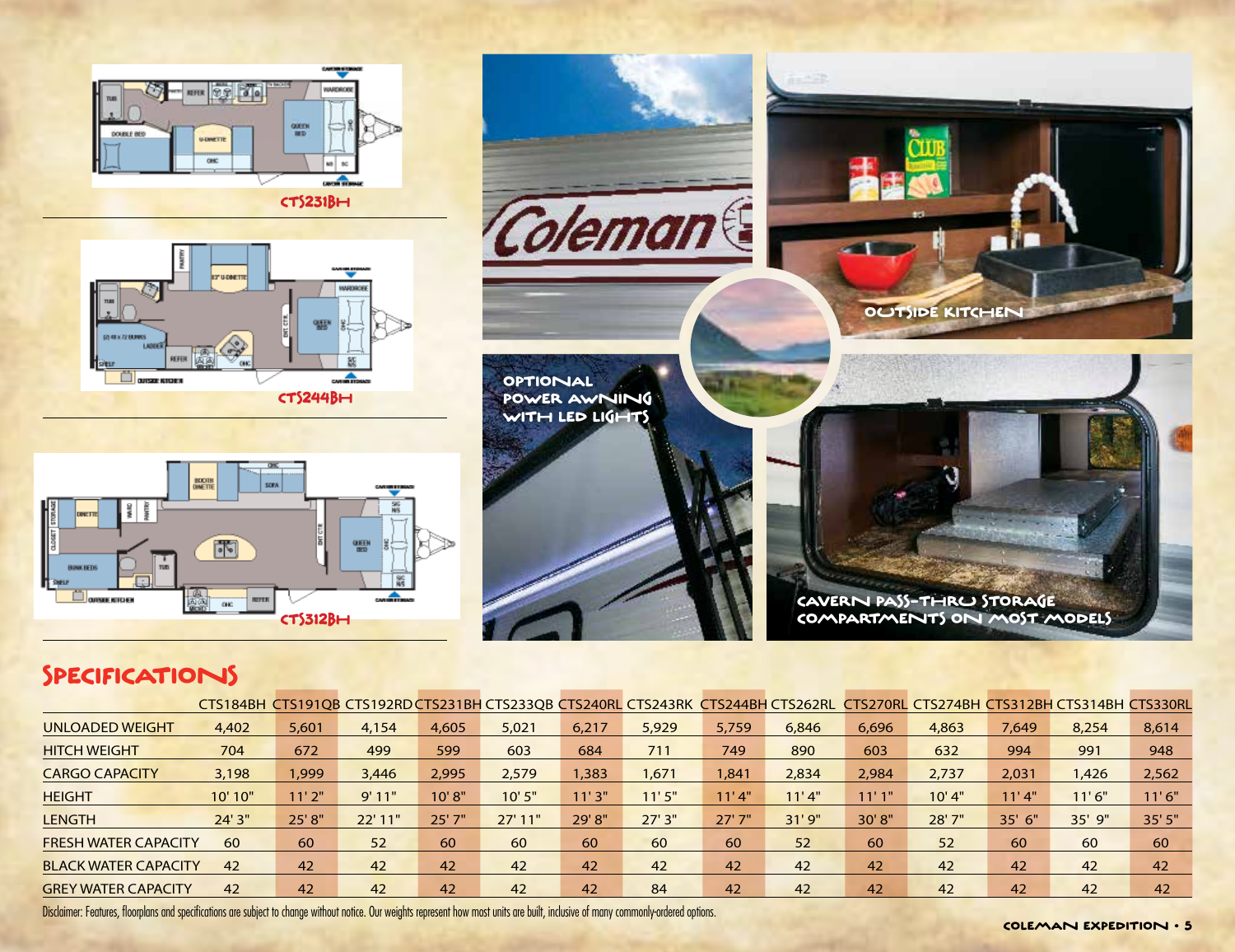# EXPEDITION LT

#### **Designed with your family in mind.**

First of all … Storage. Everywhere. You can stow everything that makes a vacation complete in Coleman's LT travel trailers. Because LT is wider, it offers larger seating, sleeping and storage areas than the competition. Other features include comfortable seating, roomy interiors, mini-blinds throughout, interior speakers, full-extension drawer guides, bath skylight, foot pedal flush toilet, and residential flooring. Not to mention a microwave, range hood with 12V light and exhaust fan, sink and matching high-rise faucet.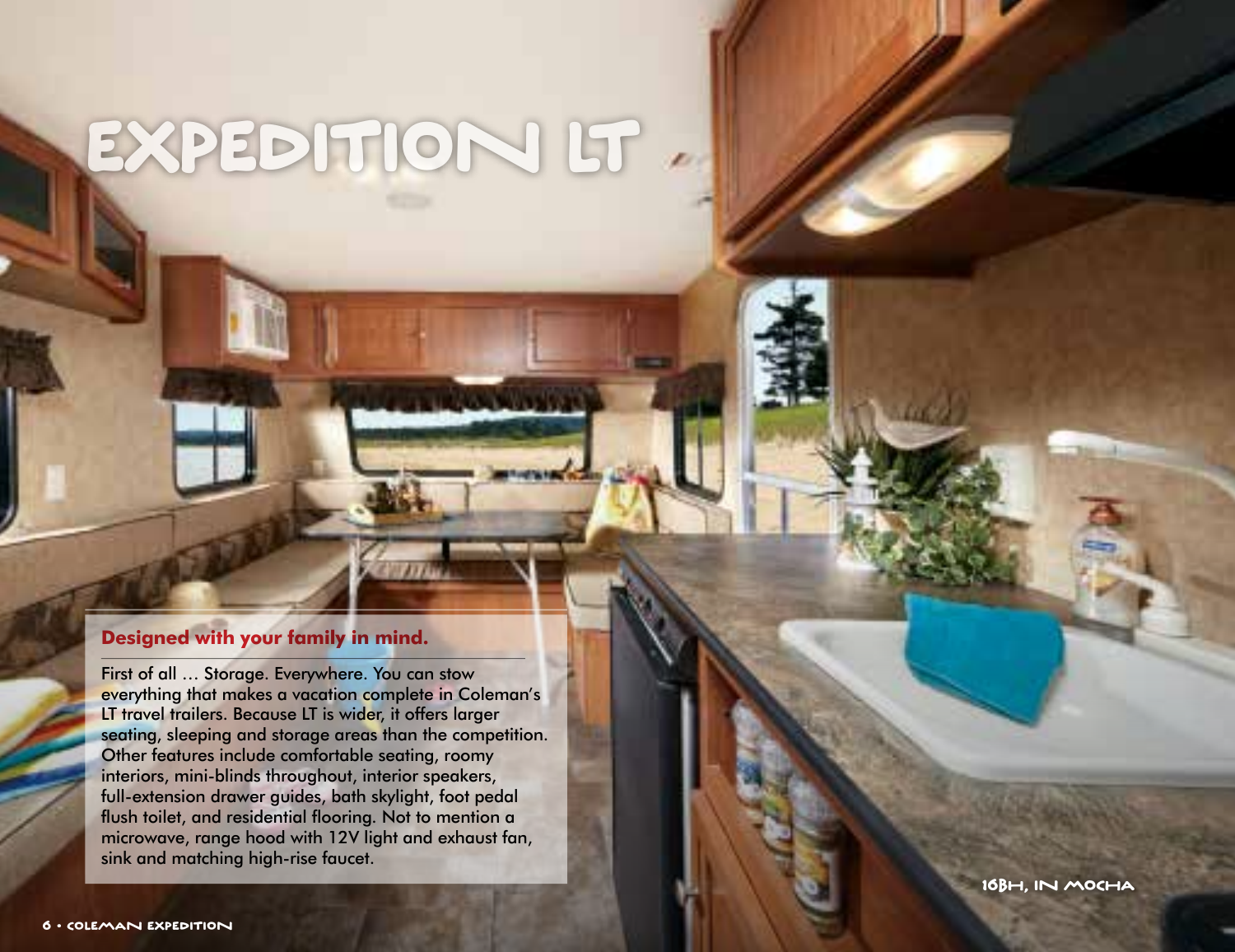

# LT SPECIFICATIONS

|                             | CTS14FD    | CTS15BH  | CTS16BH  | CTS16OB |
|-----------------------------|------------|----------|----------|---------|
| <b>CARGO CAPACITY</b>       | <b>TBD</b> | 917      | 703      | 596     |
| <b>UNLOADED WEIGHT</b>      | <b>TBD</b> | 2,883    | 3,147    | 3,204   |
| <b>HITCH WEIGHT</b>         | <b>TBD</b> | 346      | 472      | 352     |
| <b>LENGTH</b>               | 17'6''     | 18'9''   | 21'8''   | 21'5''  |
| <b>HEIGHT</b>               | 120"       | 118 3/4" | 104 1/2" | 117"    |
| <b>FRESH WATER CAPACITY</b> | 27         | 27       | 27       | 27      |
| <b>BLACK WATER CAPACITY</b> | 28         | 28       | 28       | 28      |
| <b>GREY WATER CAPACITY</b>  | 28         | 28       | 28       | 28      |

LT - LITE BY DESIGN!